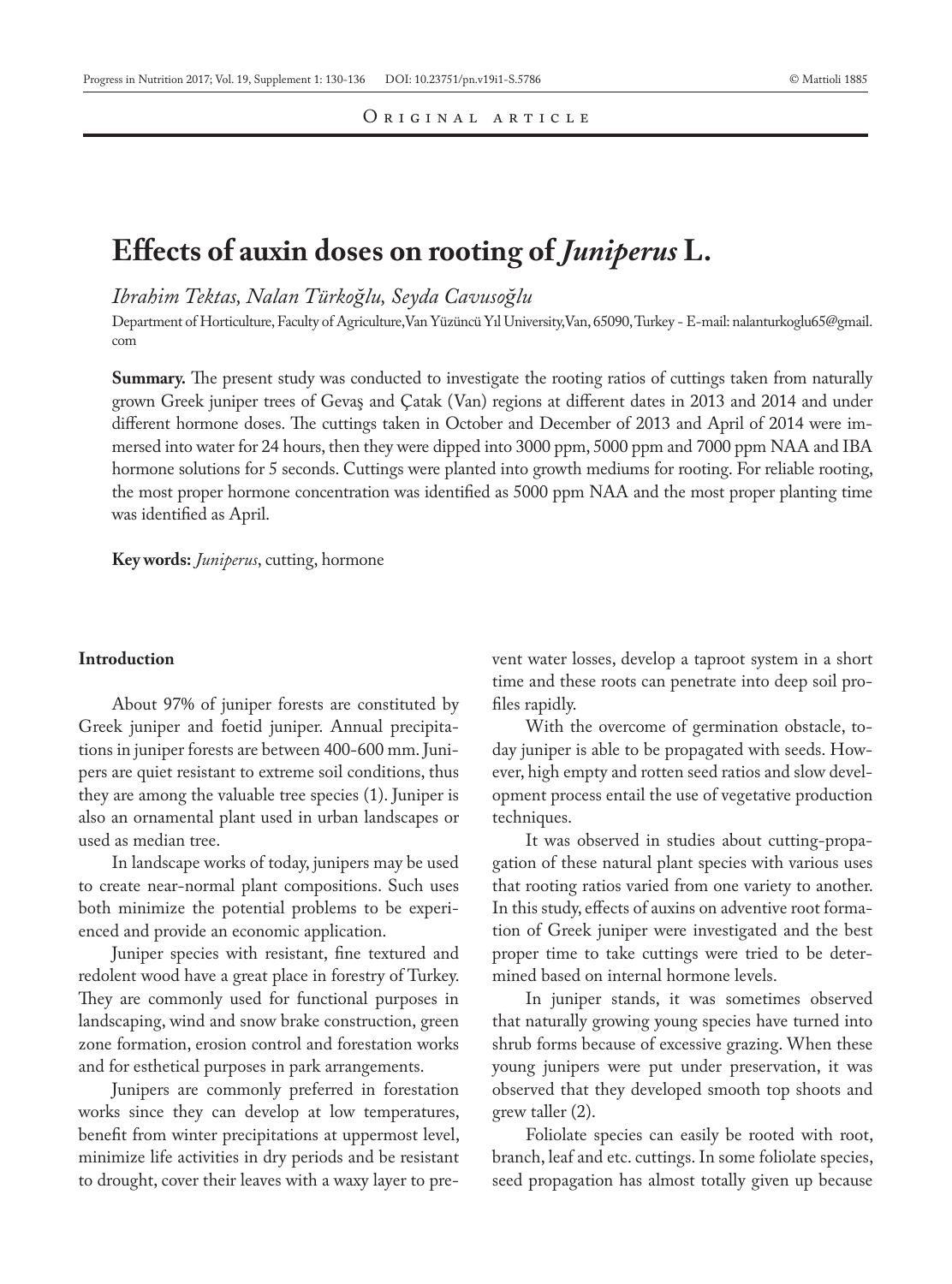of easy rooting characteristics of the cuttings and easier transmission of genetic superiorities to new generations with cuttings. In coniferous species on the other hand, the difficulties experienced in cutting rooting significantly restricts the productions.

Except for some stands already put under protection, majority of juniper sites are gradually constricting and some sites are almost faced to extinction. The objective of the present study was to put forth the possible use of cuttings in sapling production, thus to investigate possible contributions of cutting propagation in juniper production.

## **Material and Method**

The cuttings composed of two-years old shoots were used in this study. Cuttings were taken from different locations with altitudes of between 1400-1800 meters at 3 periods (October, December, April). About 2-2,5 cm bottom sections of cuttings were cleaned from needles and cut in aslant fashion. Prepared cuttings were immersed into water for 24 hours and they were dipped into 2 hormone solutions at 3 different doses (3000, 5000, 7000ppm IBA and 3000, 5000, 7000 ppm NAA) for 5 seconds. Then cuttings were planted into tubes filled with sand, fertilizer and forest soil mixture. A control treatment without any hormones was also used.

# *IAA, ABA, GA3 and zeatin amounts*

About 10 g cutting piece was weighed for hormone analysis. Samples were broken into pieces in a mortar with liquid nitrogen, 60 ml 80% ethanol was added over the samples and resultant samples were then homogenized for 10 minutes. The resultant extract was taken into a beaker and kept in a shaker set in a cold storage at +4°C for a night. The extract was then filtered through Whatman number 1 filter paper and evaporated in a rotary evaporator at 35°C.

Residual filtrate (about 4 ml) was supplemented with 8 ml of 0,1 M KH2PO4 buffer solution and resultant extract was then centrifuged at 5000 rpm at +4°C for 1 hour. Supernatant section of the centrifuged samples was taken and supplemented with insoluble PVPP and thoroughly mixed. The mixture was left for 5 min as it is. Samples were filtrated through regular filter, filtrates passed through C-18 seppak cartridges and the resultant filtrate was discarded. The hormones remained over C-18 seppak cartridges were dissolved in 80% methanol and collected in colored vials (3, 4). Samples were ultimately injected into High Performance Liquid Chromatography (HPLC) device. The HPLC parameters were as follows: DAD detector, 254 nm wave length, the column is C18 at room temperature. Standard curves were created to determine the arrival time of hormones on chromatogram in HPLC and to calculate the amounts. The  $r^2$  value for the standard curve in ABA analyses was r²=0.999.

# **Results and Discussion**

The chromatograms for internal hormone standard extracts prepared at different concentrations and injected into HPLC are presented in Figures 1, 2 and 3.

It was observed in Table 1 that there was a remarkable variation in zeatin and abscisic acid amounts with the utilized hormone dose.

Growth and development may reach to certain levels only with the existence of growth regulators and ABA at proper ratios. While auxins, cytokines and gibberellins are increasing with rapid growth in spring, ABA levels decrease in the same period. The case is totally reverse toward the end of growth season. In other words, while ABA levels are increasing, the other hormone levels decrease. The present findings in this sense comply with the findings of Battal *et al*. (5), but inconsistent with the results reported by Yalçın (6). Keskin, (1991) used four different doses of IBA and IAA to investigate cutting rooting of foetid juniper (*Juniperus foetidissima* Willd.) and Greek juniper (*Juniperus excelsa* Bieb.) species at two different periods (March and April) and reported quite lower rooting ratios for Greek juniper than for foetid juniper. In foetid juniper, 0.6% dose of IBA yielded a rooting ratio of 52% and the greatest rooting ratio in Greek juniper was identified as 3.3% with 0.2% dose of IAA hormone. The differences between application times were not found to be significant (Table 2). The present findings were similar to findings of Keskin (7), but significant dif-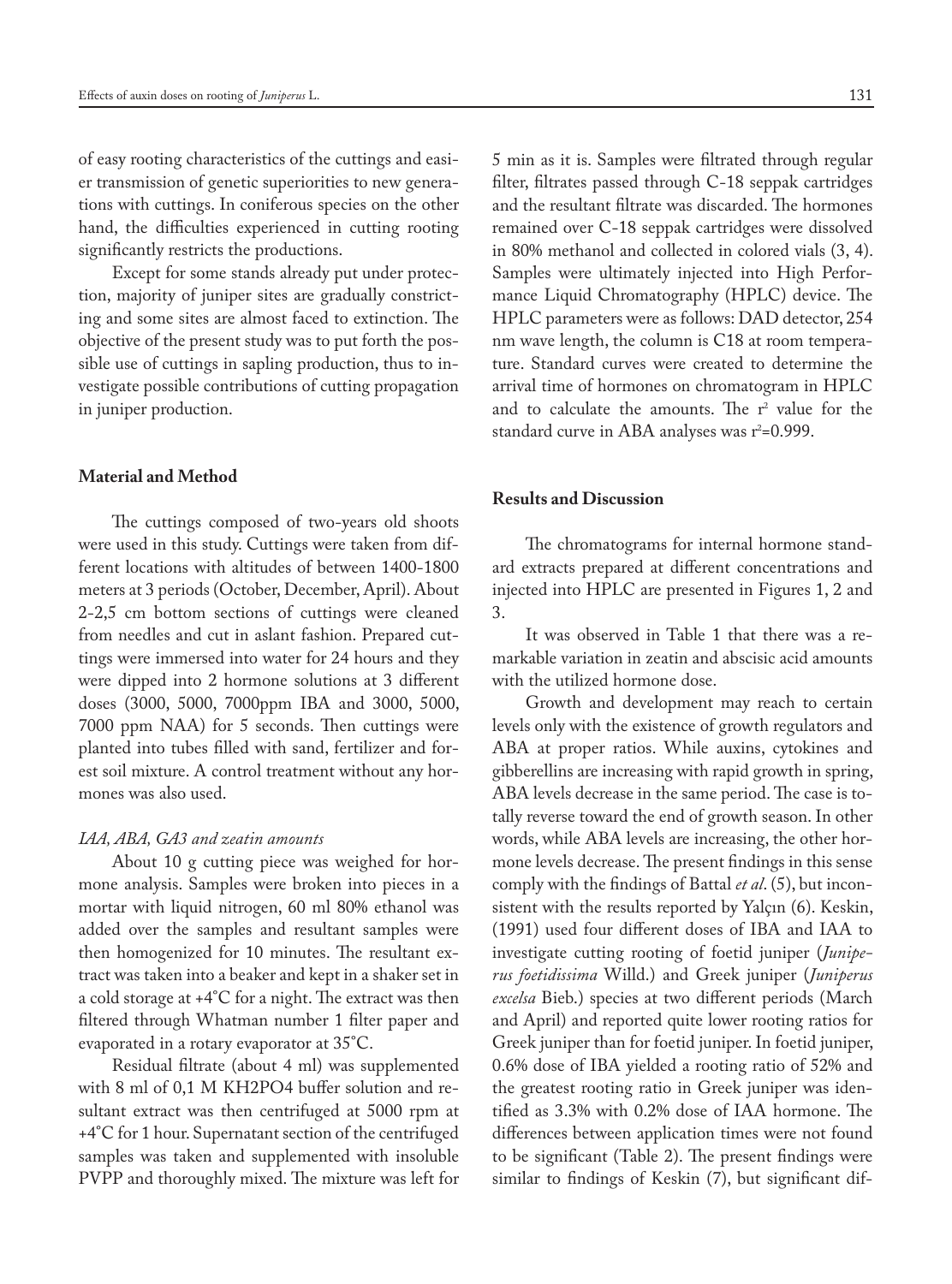

**Figure 1.** The chromatogram for internal hormone standard extract prepared at 75 ppm concentration and injected into HPLC (1) Gibberellic acid (GA3), (2) Zeatin, (3) Indole acetic acid (IAA), (4) Abscisic acid (ABA).



**Figure 2.** The chromatogram for internal hormone standard extract prepared at 25 ppm concentration and injected into HPLC (1) Gibberellic acid (GA3), (2) Zeatin, (3) Indole acetic acid (IAA), (4) Abscisic acid (ABA).



**Figure 3.** The chromatogram for internal hormone standard extract prepared at 6,25 ppm concentration and injected into HPLC (1) Gibberellic acid (GA3), (2) Zeatin, (3) Indole acetic acid (IAA), (4) Abscisic acid (ABA).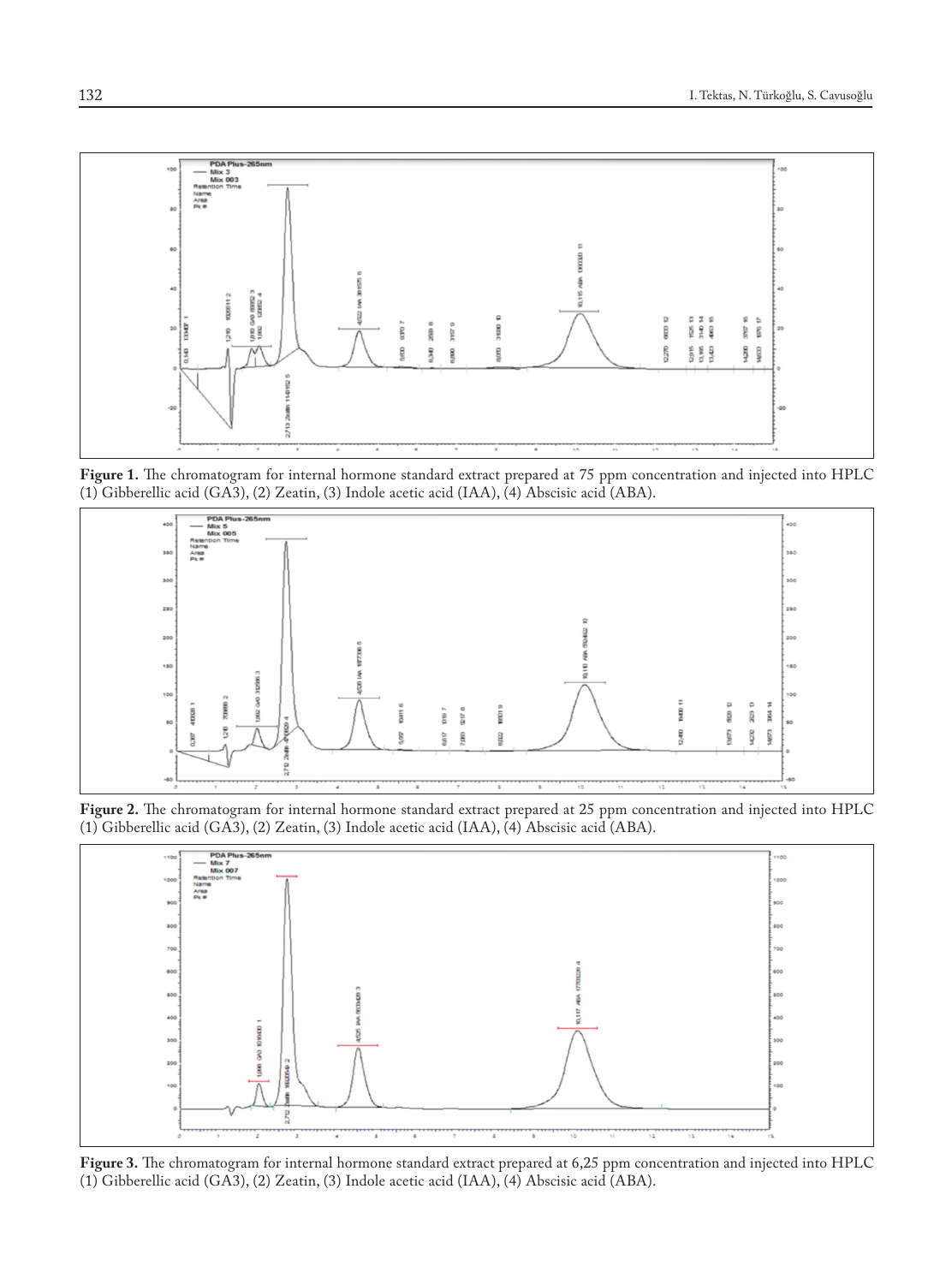|                 |            | N  | Avr.  | St. Err. | Min. | Max   | $\mathbf{p}$ |
|-----------------|------------|----|-------|----------|------|-------|--------------|
| GA <sub>3</sub> | <b>NAA</b> | 14 | 55,14 | 5,61     | 1,53 | 68,28 | 0,93         |
|                 | <b>IBA</b> | 12 | 55,80 | 5,15     | 0,00 | 64,63 |              |
|                 | General    | 26 | 55,45 | 3,77     | 0,00 | 68,28 |              |
| Zeatin          | <b>NAA</b> | 14 | 0,90  | 0,54     | 0,00 | 7,43  | 0,79         |
|                 | <b>IBA</b> | 12 | 0,68  | 0,61     | 0,00 | 7,34  |              |
|                 | General    | 26 | 0,80  | 0,40     | 0,00 | 7,43  |              |
| <b>IAA</b>      | <b>NAA</b> | 14 | 3,12  | 0,58     | 0,10 | 7,03  | 0,97         |
|                 | <b>IBA</b> | 12 | 3,08  | 0,53     | 0,00 | 7,54  |              |
|                 | General    | 26 | 3,10  | 0, 39    | 0,00 | 7,54  |              |
| ABA             | <b>NAA</b> | 14 | 1,24  | 0,25     | 0,00 | 3,55  | 0,47         |
|                 | <b>IBA</b> | 12 | 1,00  | 0,18     | 0,00 | 1,68  |              |
|                 | Genera!    | 26 | 1,13  | 0,16     | 0,00 | 3,55  |              |

**Table 1**. Descriptive statistics and comparison results for internal hormone types

**Table 2**. Descriptive statistics and comparison results for October and April

|                 |         | N  | Avr.  | St. Err. | Min.  | Max   | P    |
|-----------------|---------|----|-------|----------|-------|-------|------|
| GA <sub>3</sub> | October | 12 | 50,75 | 6,80     | 0,00  | 64,63 | 0,26 |
|                 | April   | 14 | 59,47 | 3,80     | 10,51 | 68,28 |      |
| Zeatin          | October | 12 | 1,26  | 0,83     | 0,00  | 7,43  | 0,30 |
|                 | April   | 14 | 0,41  | 0,20     | 0,00  | 2,37  |      |
| <b>IAA</b>      | October | 12 | 2,52  | 0,57     | 0,00  | 7,54  | 0,17 |
|                 | April   | 14 | 3,59  | 0,52     | 0,10  | 7,03  |      |
| ABA             | October | 12 | 0,94  | 0,17     | 0,00  | 1,68  | 0,28 |
|                 | April   | 14 | 1,29  | 0,26     | 0,00  | 3,55  |      |
|                 |         |    |       |          |       |       |      |

ferences were observed between cutting taking times in this study.

Variation of investigated traits in plant parts and comparison results are provided in Table 3. Zeatin and IAA amounts were higher in root sections than in upper sections, but gibberellic acid amount was higher in upper sections than in root sections of the cuttings.

Variation of investigated traits and comparison results for different doses of growth regulators are provided in Table 3. The differences between the doses were not found to be significant. Despite these insignificant differences, GA<sub>3</sub> reached to highest level at 5000 ppm and Zeatin with a value of 2.75 had a quite higher trend at 3000 ppm than the other doses. On the

**Table 3**.Descriptive statistics and comparison results for plant sections

|                 |               | N        | Avr.           | St. Err.     | Min.         | Max            | p    |  |
|-----------------|---------------|----------|----------------|--------------|--------------|----------------|------|--|
| GA <sub>3</sub> | Upper<br>Root | 13<br>13 | 56,56<br>54,33 | 4,64<br>6,11 | 1,53<br>0,00 | 63,22<br>68,28 | 0,77 |  |
| Zeatin          | Upper<br>Root | 13<br>13 | 0,60<br>1,00   | 0,5<br>0,5   | 0,00<br>0,00 | 7,43<br>7,34   | 0,63 |  |
| <b>IAA</b>      | Upper<br>Root | 13<br>13 | 2,74<br>3,47   | 0,35<br>0,70 | 0,12<br>0,00 | 5,11<br>7,54   | 0,36 |  |
| ABA             | Upper<br>Root | 13<br>13 | 1,01<br>1,25   | 0,17<br>0,28 | 0,00<br>0,00 | 1,68<br>3,55   | 0,48 |  |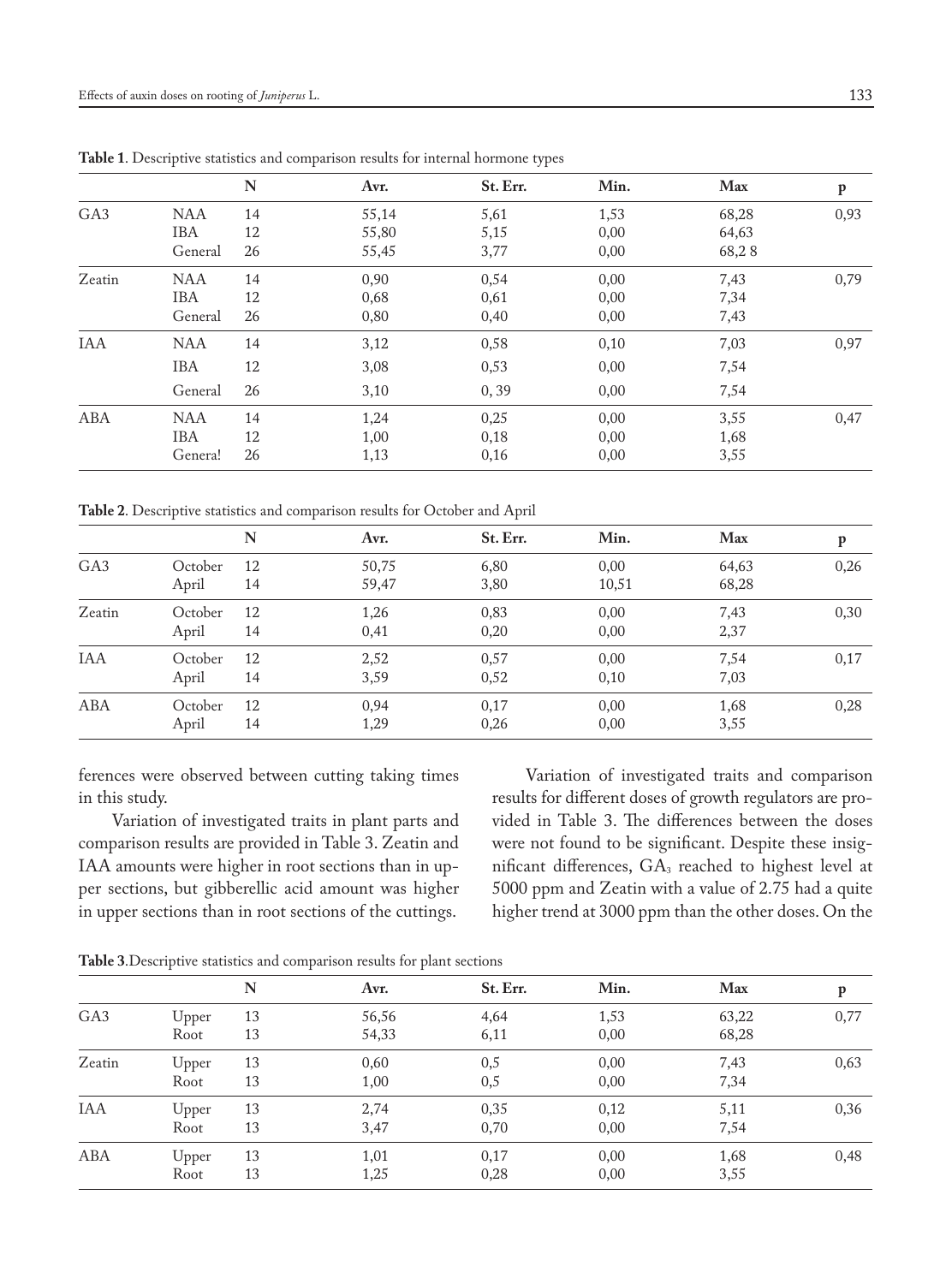other hand, IAA reached to maximum value with 3.47 at 5000 ppm dose.

Similarly, GA3 was measured as 45.90 mg at 3000 ppm and about 63.80 mg at 5000 ppm treatment (Table 4). The least zeatin amount (0.18 mg) was observed in 7000 ppm IBA treatment and the greatest value was seen in 3000 ppm IBA treatment.

Increasing abscisic acid contents are observed with increasing auxin contents. According to Okduman (8) IAA degraded faster in cuttings prepared from hardly-rooting plants, such a case then result in less auxin concentrations at cutting bottoms, IAA transport was slower in hardly-rooting cuttings and these cuttings might contain higher concentrations of rooting inhibitors.

Number of roots, cutting length, root length and root thickness values were also investigated at different doses in Gevaş and Çatak cultivars and the re-

**Table 4**. Descriptive statistics and comparison results for different doses ons

|                 |      | N  | Avr.  | St. Err. | Min.  | Max   | p    |
|-----------------|------|----|-------|----------|-------|-------|------|
| GA <sub>3</sub> | 3000 | 8  | 45,91 | 9,91     | 0,00  | 64,11 | 0,14 |
|                 | 5000 | 10 | 63,83 | 0,62     | 61,79 | 68,28 |      |
|                 | 7000 | 8  | 54,50 | 6,34     | 10,51 | 63,92 |      |
| Zeatin          | 3000 | 8  | 2,16  | 1,18     | 0,00  | 7,43  | 0,06 |
|                 | 5000 | 10 | 0,28  | 0,18     | 0,00  | 1,50  |      |
|                 | 7000 | 8  | 0,08  | 0,05     | 0,00  | 0,35  |      |
| <b>IAA</b>      | 3000 | 8  | 2, 5  | 0,81     | 0,00  | 7,03  | 0,74 |
|                 | 5000 | 10 | 3,47  | 0,52     | 1,92  | 6,15  |      |
|                 | 7000 | 8  | 2,97  | 0,79     | 0,10  | 7,54  |      |
| ABA             | 3000 | 8  | 0,84  | 0,25     | 0,00  | 1,68  | 0,50 |
|                 | 5000 | 10 | 1,28  | 0,19     | 0,00  | 2,51  |      |
|                 | 7000 | 8  | 1,22  | 0,39     | 0,00  | 3,55  |      |

**Table 5**. Descriptive statistics and comparison results for root quality parameter

|                 |               | N   | Avr.      | St. Err. | Min. | Max.  | $\mathbf{p}$ |
|-----------------|---------------|-----|-----------|----------|------|-------|--------------|
| Number of roots | Gevaş 1 5000  | 30  | 0,80a     | 0,22     | 0,00 | 4,00  | 0,01         |
|                 | Gevas 2 5000  | 29  | $0,66$ ab | 0,17     | 0,00 | 3,00  |              |
|                 | Catak 5000    | 30  | 0,27 bc   | 0,10     | 0,00 | 2,00  |              |
|                 | 3000<br>Gevaş | 30  | 0,20c     | 0,07     | 0,00 | 1,00  |              |
|                 | General       | 119 | 0,47      | 0,07     | 0,00 | 4,00  |              |
| Cutting length  | Gevas 1 5000  | 30  | 1,64      | 0,41     | 0,00 | 7,44  | 0,63         |
|                 | Gevas 2 5000  | 29  | 1,67      | 0,42     | 0,00 | 7,64  |              |
|                 | 5000<br>Catak | 29  | 1,17      | 0,41     | 0,00 | 6,83  |              |
|                 | 3000<br>Gevaş | 29  | 1,06      | 0,41     | 0,00 | 7,45  |              |
|                 | General       | 117 | 1,39      | 0,21     | 0,00 | 7,64  |              |
| Root length     | Gevas 1 5000  | 30  | 1,92      | 0,51     | 0,00 | 11,23 | 0,29         |
|                 | Gevas 2 5000  | 29  | 1,70      | 0,43     | 0,00 | 7,14  |              |
|                 | Çatak<br>5000 | 29  | 1,15      | 0,43     | 0,00 | 9,72  |              |
|                 | 3000<br>Gevas | 28  | 0,87      | 0,33     | 0,00 | 4,85  |              |
|                 | General       | 116 | 1,42      | 0,22     | 0,00 | 11,23 |              |
| Root thickness  | Gevaş 1 5000  | 30  | 0,14      | 0,05     | 0,00 | 0,97  | 0,10         |
|                 | Gevas 2 5000  | 29  | 0,15      | 0,05     | 0,00 | 1,13  |              |
|                 | Çatak<br>5000 | 30  | 0,06      | 0,02     | 0,00 | 0,44  |              |
|                 | 3000<br>Gevas | 29  | 0,05      | 0,02     | 0,00 | 0,34  |              |
|                 | General       | 118 | 0,10      | 0,02     | 0,00 | 1,13  |              |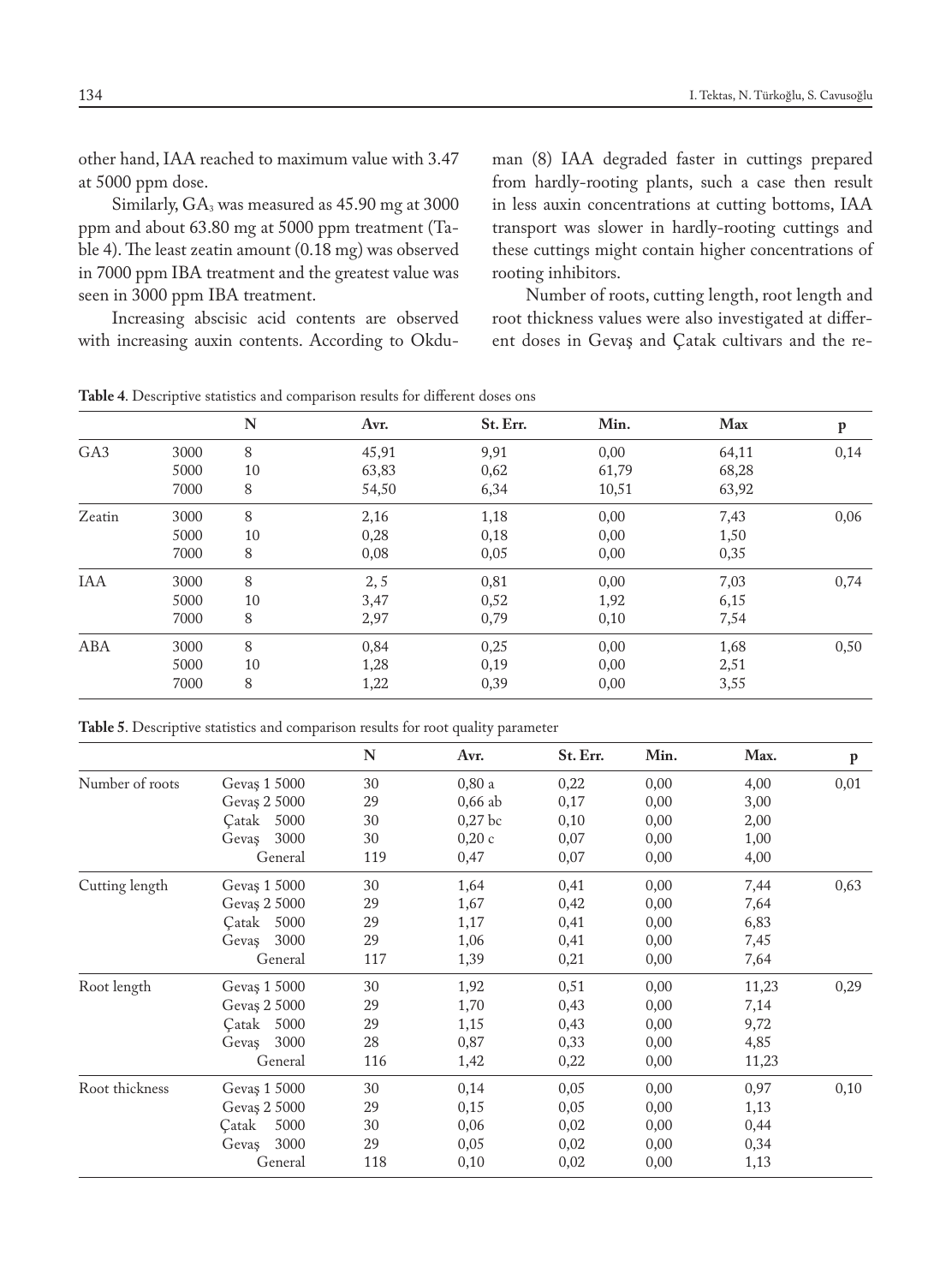sults are provided in Table 5. Except for the number of roots, the differences in other traits of the groups were not found to be significant. With regard to number of roots, the greatest value (0,80) was observed in 5000 ppm treatment of Gevaş 1 and it was followed by 5000 ppm treatment of Gevaş 2 (0,66). The lowest value was observed in Gevaş 3000 ppm treatment with 0,20 and Çatak 5000 ppm treatment with 0,27.

Maghenini and Nin (9) used 600-1000 ppm IBA concentrations in ligneous side cuttings of basswood and indicated that IBA increased rooting of poorly rooted ligneous side cuttings. The low rooting rates of atlas cedar were also improved with 3000 ppm IBA treatments. The rooting ratio of magnolia increased to 80% with 6000 ppm hormone treatment (10). The greatest rooting ratio in ligneous side cuttings of *Magnolia soulangeana* taken in July was observed as 98% with 1000 ppm IBA treatment. Number of roots, cutting length, root length and root thickness values were also investigated at different doses in Gevaş and Çatak cultivars and the results are provided in Table 4 and 5. Except for the number of roots, the differences in other traits of the groups were not found to be significant. With regard to number of roots, the greatest value (0,80) was observed in 5000 ppm treatment of Gevaş 1 and it was followed by 5000 ppm treatment of Gevaş 2 (0,66). The lowest value was observed in Gevaş 3000 ppm treatment with 0,20 and Çatak 5000 ppm treatment with 0,27. Insignificant differences in other traits of the groups indicated that treatments did not have any significant effects on these traits.

## **Conclusion**

Compared to other juniper species, Greek juniper is a relatively hard-rooted cultivar. Thin and poor structure of juniper shoots from which the cuttings are taken may result in different outcomes for rooting ratios. Therefore, possible differences in rooting ratios should be investigated when the cuttings older than 2 years were used for rooting. The greatest rooting ratio was observed at 5000 ppm in spring months. Superficial scalds were observed at the bottom sections of cuttings at 7000 ppm hormone treatments. Root formation was quite low probably because of callus deformation with environmental impacts, fungus infections, insufficient leaf development parallel to rooting, insufficient nutrient supply through photosynthesis.

Considering the time factor as a significant factor in rooting, March and April can be recommended as proper times to take cuttings for better rooting ratios. The success ratios could greatly be improved under controlled conditions (moisture, soilless culture). Present findings may provide significant outcomes for further studies to be carried out about the rooting ratios in Greek juniper.

#### **Acknowledgement**

Scientific Research Projects Department of Van Yüzüncü Yıl University is acknowledged for the financial support provided to this project, entitled 'Determining the effects of the Juniper (*Juniperus* ssp) doses of auxin on rooting rate and different cutting –taking times' (Project No:2013- FBE-YL040). (The paper is a part of the M.Sc. thesis of this project work).

# **References**

- 1. Gültekin H C, Gülcü S, Gültekin Ü G, Divrik A. Boylu ardıç ( Juniperus excelsa Bieb.) tohumlarına ekimden önce uygulanabilecek bazı basit sınıflandırma yöntemlerinin çimlenmeye olan etkilerinin belirlenmesi üzerine araştırmalar. KÜ Artvin Orman Fakültesi Dergisi. 4; 11- 119
- 2. Eler Ü , Çetin A 2006. Ardıç tohumunun çimlendirilme olanakları. SDÜ Orman Fakültesi Dergisi A ;1 : 33-45
- 3. Kuraishi S, Tasaki K, Sakurai N, Sadatoku K. Changes in levels of cytokinins in etiolated squash seedlings after illumination. Plant Cell Physiol., 1991; 2: 585-591.
- 4. Battal P ,Tileklioglu B. The effects of different mineral nutrients on the levels of cytokinins in Maize. Turkish J. of Botany., 2001; 25: 123-130.
- 5. Battal P, Yörük I, Kazankaya A, Erez M. E, Türker M, Doğan A. Cevizlerde ( Juglans regia L.) Mevsimsel kambiyal aktivite ile hormonal değişiklikler arasındaki ilişkiler. Bahçe 2005; 34: 217-224.
- 6. Yalçın İ. Populus x euramericana 1-214 sürgün çeliklerinin köklenme davranışları ile endogen auxin ve şekerler (Glukoz ve Fruktoz)' inin değişimleri arasındaki ilişkiler. IX. Ulusal Biyoloji Kongresi; 1988: 3-5.
- 7. Keskin S. Kokulu Ardıç ( Juniperus foetidissima Willd.) ve Boylu Ardıç ( Juniperus excelsa Bieb.)'ın çelikle üretilmesi olanakları üzerine araştırmalar.1991; Ankara Orman Arş.